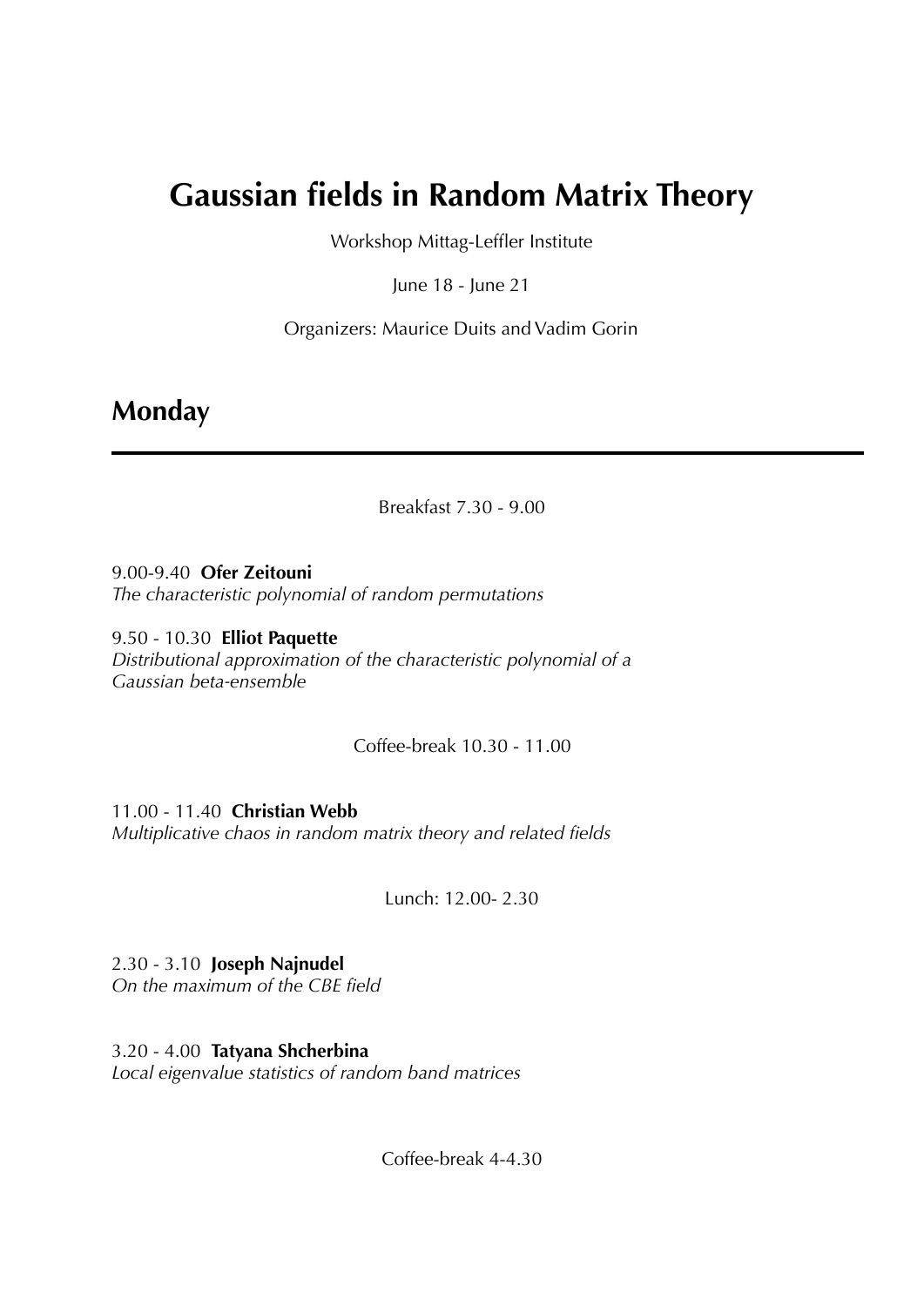4.30 - 5.10 **Yting Li**  *On random Schnyder Wood* 

**Wine and cheese 6—** 

### **Tuesday**

Breakfast 7.30 - 9.00

9.00-9.40 **Alexey Bufetov**  *Fluctuations of random tilings of domains with holes* 

9.50 - 10.30 **Patrik Ferrari**  *Anisotropic (2+1)-d growth and Gaussian limits of q-Whittaker processes* 

Coffee-break 10.30 - 11.00

11.00 - 11.40 **Sunil Chhita** *A (2+1)-dimensional Anisotropic KPZ growth model with a rigid phase* 

Lunch: 12.00- 2.30

2.30 - 3.10 **Arno Kuijlaars**  *The two-periodic Aztec diamond and matrix valued orthogonal polynomials* 

3.20 - 4.00 **Christophe Charlier**  *Periodic weights for lozenge tilings of hexagons* 

Coffee-break 4-4.30

4.30 - 5.10 **Tomas Berggren**  *Double integral formulas for non-intersecting paths with periodic transition matrices*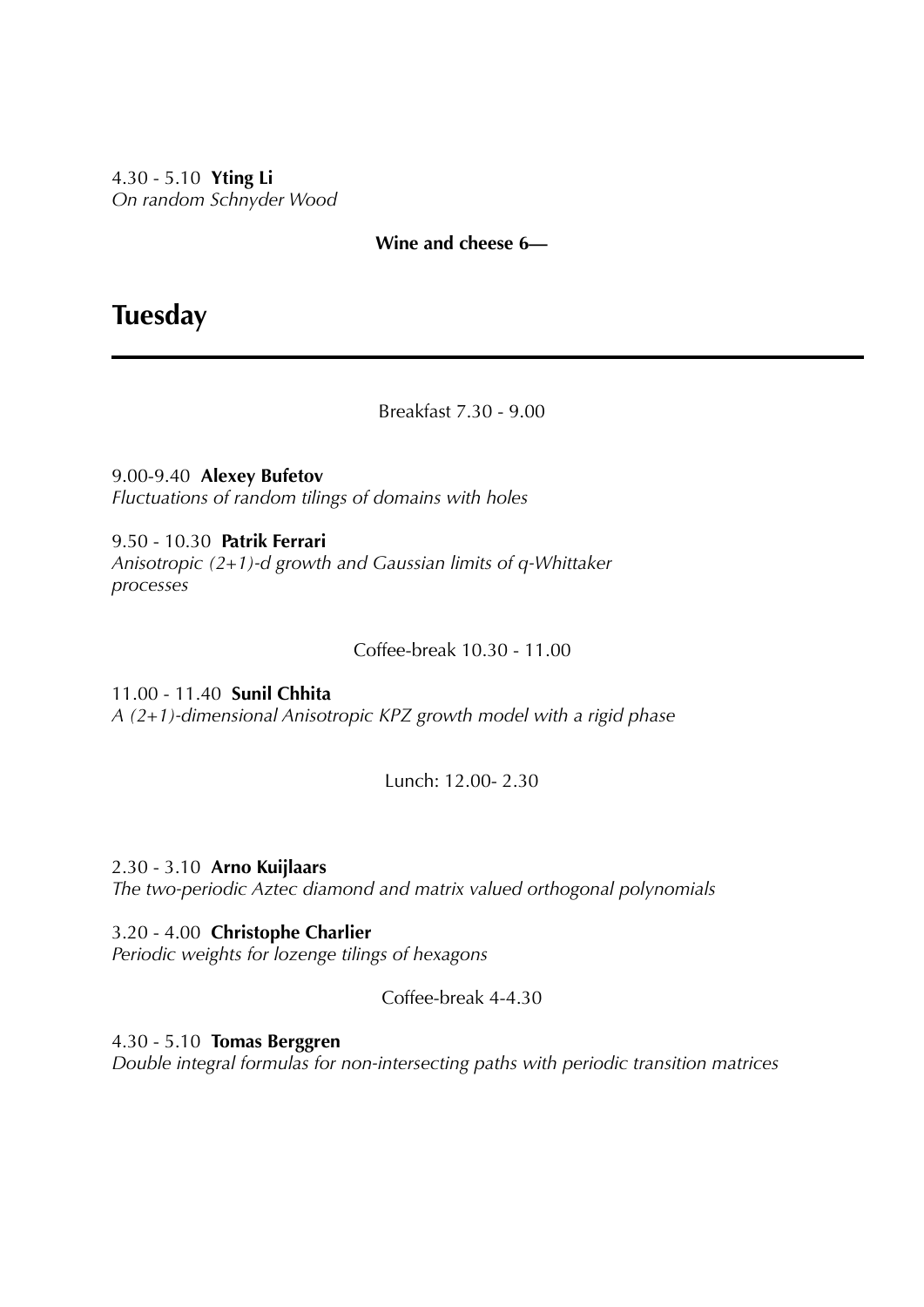#### **Wednesday**

Breakfast 7.30 - 9.00

9.00-9.40 **Yan Fyodorov** *Freezing Transition in Decaying Burgers Turbulence and Random Matrix Dualities* 

9.50 - 10.30 **Nick Simm**  *Moments of random matrices and Wilson polynomials* 

Coffee-break 10.30 - 11.00

11.00 - 11.40 **Alexander Bufetov**  Patterson-Sullivan measures for point processes and the reconstruction of harmonic functions

Lunch: 12.00- 2.30

2.30 - 3.10 **Diane Holcomb**  *On the centered maximum and linear statistics of the Sine beta process* 

3.20 - 4.00 **Mykhaylo Shkolnikov**  *Edge of spiked beta ensembles, stochastic Airy semigroups and reflected Brownian motions* 

Coffee-break 4-4.30

4.30 - 5.10 **Tom Claeys**  *Critical behavior for Gaussian perturbations of Hermitian matrices* 

**Conference dinner 18:30**